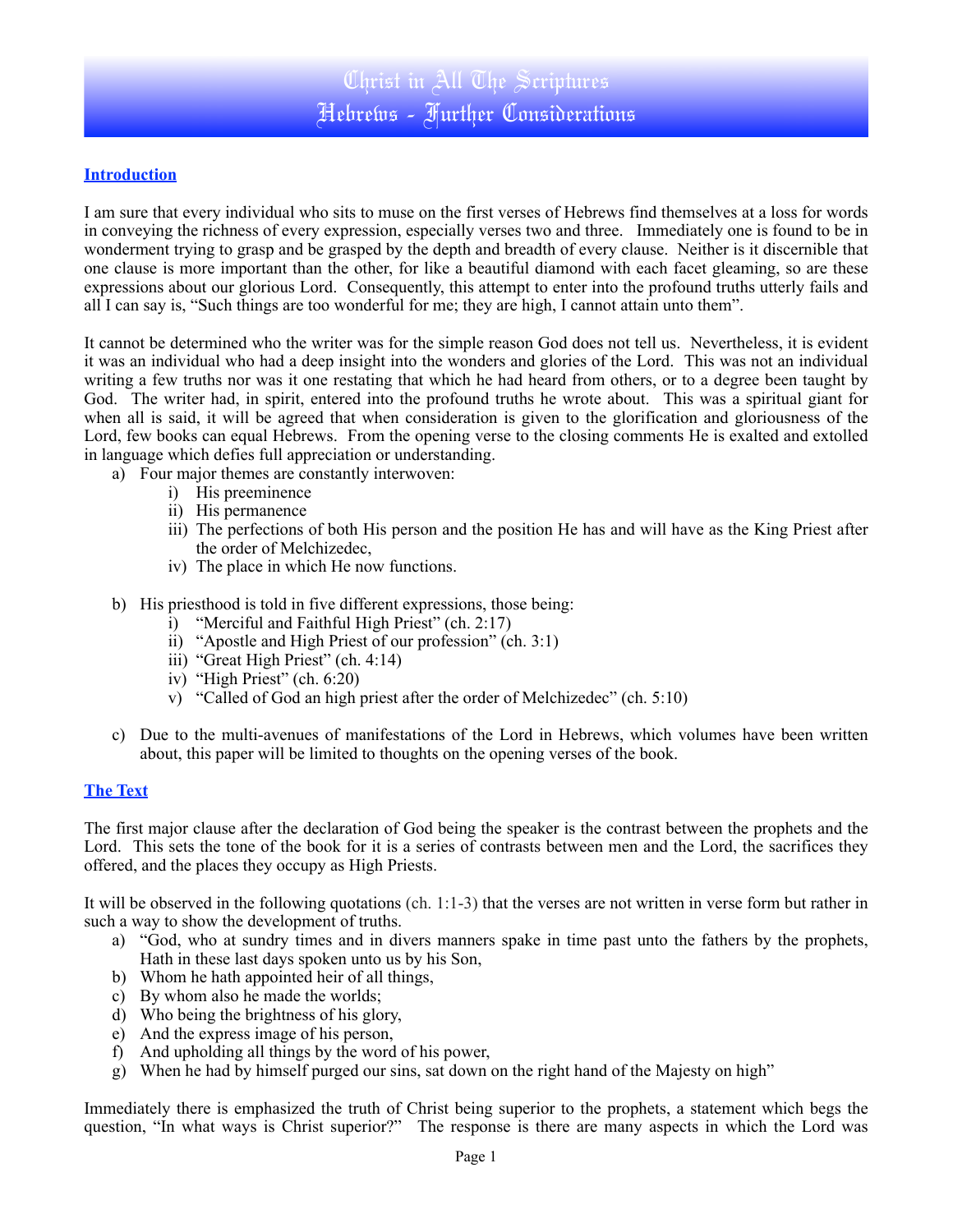# Christ in All The Scriptures Hebrews - Further Considerations

distinct and superior. For instance, they were sinful He was holy, but that which the Spirit emphasizes is they were plural, He is singular. He indicates His fulness against their partiality, but it is not drawn to its conclusion for the main focus is the singularity of the Lord. God spoke "by" (Gk. en", "in") the prophets and in the Son. They were the channels through which God spoke, but how superior were His communications? Being unreservedly holy He not only heard the voice of God distinctly, but delighted in listening to God which, according to the prophecy, He did "morning by morning" (Isa. 50:4).

## **Spoken Unto Us "By His Son"**

Our first observation is the way this title of the Lord is given. It does not have the definite article, neither does it have a determinator nor preposition. While various reasons have been made for such and as the Son the Lord is distinct from all other sons, the emphasis is on the uniqueness of the glory of the One who is so described. Being the Son emphasized His deity as when He spoke of God as "His Father", indicating a unique relationship. He is spoken of as the Son regarding:

- a) Creation (Col. 1:13, 16)
- b) Prediction (Psa. 2:7; Hos. 11:1; Lk. 1:32)
- c) Recognition (Jn. 1:49; Mk. 15:39)
- d) Declaration (Mk. 1:11; Matt. 17:5; Rom. 1:4)

The Sonship of the Lord is reiterated several times in Hebrews (ch. 1:5, 8; 2:6; 3:6; 4:14; 5:5, 8; 6:6; 7:28; 10:29) (10 times in total), and according to "Alford", while not a perfect truth level but as close as one can get, it would be better said, "in His Son" (Heb. 1:2) understanding the full ramifications and truth in His "Sonship".

## **Christ The Appointed Heir Of All Things**

Immediately following the truth of the Sonship of the Lord is the truth that He is the Heir.

- a) It may have been that the writer had the parable when the Lord spoke of the Father who sent the Son and Heir (Matt. 21:37-38), or perhaps the servant who spoke to Rachel's family informing them of the only son of Abraham who was the heir of all the father had (Gen. 24:34-36).
- b) There is a blessed truth presented here that is so easily missed. Since God has determined him the be Heir of all things, no satanic energy and no human distortions can prevent that happening. Satan will give to the beast his power (Rev. 13); he will sit as God in the temple (2 Thess. 2:4); Satan will be worshipped (Rev. 13:4); and the world clamor crying,"Who is like unto the beast? who is able to make war with him?" (Rev. 13:4). Thank God there is a man far superior to the man of sin. The Lord will make war with the Beast and not only overcome him, but completely destroy him, casting him alive into a Lake of Fire (Rev. 19:20).
- c) As heir of all things Christ is superior to:
	- i) Solomon who was the appointed heir of the kingdom. Christ is the appointed Heir of all regal administrations of all places.
	- ii) Issac was the heir of all the father's possessions. Christ is the heir to all which belongs to God geographically and materially.
	- iii) Moses was the divinely appointed channel for the liberation of God's people from human slavery with its no hope low morale mindset. Christ is the appointed Channel for the liberation of His people from spirit and soul liberation and low morale (Gal. 5:1).
	- iv) Christ is the Heir of every aspect of glory.
	- v) The judges were all divinely appointed, so with Christ for all judgment and execution of judgment has been given into His hands. This opens Revelation.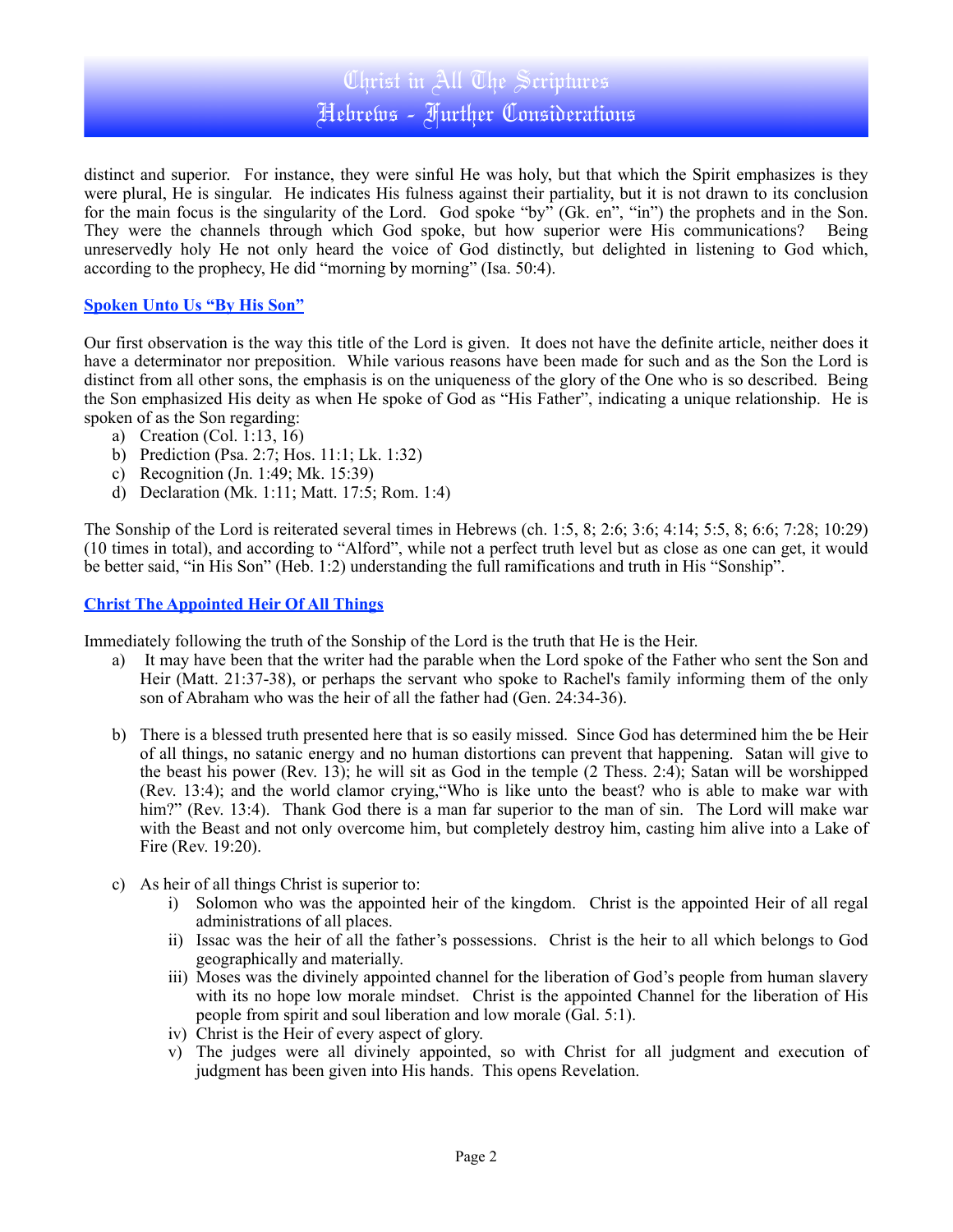# **By Whom Also He Made The Worlds**

The word "worlds":

- a) There are three Greek words translated "world" in the KJV. They are:
	- i) "Kosmos" which indicates the orderly arrangement of the world
		- ii) "Aion" which indicates time periods
		- iii) "Oikoumeme" which indicates the habitable world.

It is the word "aion" which is used in Hebrews chapter 1:2; 11:3 and is used of the "ages" (Col. 1:26; Eph. 2:7), which to my mind, in ch. 1:2 suits the context of Hebrews better than referring to the physical world, which it seems to me to indicate in ch. 11:3. As I read this clause in this context, the Lord is the maker of the various ages.

d) This shows that Divine Persons in eternity past planned the developing of the "ages". i.e., human government, law, grace, judgement, millennium, and that which we call dispensations. Consequently, to stand against the purpose of God in the changing from the age of law to grace; from animal sacrifices to the sacrifice of the Lord; from earthly priests who functioned in a structure of wood, cloths, and metals to the High Priest who officiates in Heaven; is an act of defiance and dishonoring to the Lord.

#### **Who Being The Brightness Of Glory (Heb. 1:3)**

The word "his" is in italics, showing that this was not original but added. Our Lord was not the reflection of divine glory but the effulgence of it. It was His glory which shone in its brightness on the mount of transfiguration (Matt. 17:2); that Ezekiel saw (Ezek. 1:4; 8:2); that Saul saw (Acts 26:13); and the beast when the Lord comes in judgment (2 Thess. 2:8).

**"**Who Being" **-** The Lord never became the brightness of glory as something that was developed by looking into the face of God.Paul informs us that as we gaze on the face of Jesus Christ we also are transfigured, that is, made more like the Lord (2 Cor. 4:6). Neither was it a brightness bestowed by God, but that eternal moral glory of His own perfections. That brilliance shone in uninterrupted undimishing brilliance. There was never a point when it began, neither will it ever end. It is timeless in duration. Brightness is the display of His essential glory and His deity. There is in the Lord the outshining of His glory in every aspect of His Person, Power, Prerogatives, Position, and Preeminence.

#### 1) **The Express Image Of His Person**

- a) It would seem that the Holy Spirit is striving to find human wording to accentuate the unequalled splendor of the Lord. He is not only the "image" of God but the "express" image of His person.
- b) There are two basic Greek words translated "image". They are "eikon" and "charakter". A third word, "charagma", is seldom used. The word used in this verse is "charakter" and means an impression, much like the likeness of an individual on coinage or paper currency. However, that image on the coinage is not the "very image" for it is a lifeless, non emotional piece of metal. By contrast, the Lord whilst being a distinct person from God who is the speaker, yet He is identical with Him in essential character and being. Every attribute God has, every prerogative God has, every iota of power God has, and every iota of the divine attributes is found in perfection in Christ. The hymn, "Thou art the everlasting Word, the Father's only Son" was written correctly when the author penned the words, "true image of the infinite. . . brightness of uncreated light". This is why the word translated "person" is better "substance". The Lord was the exact image of the substance, the totality of all that God is.

## **2) Upholding All Things By The Word Of His Power**

a) The word translated "upholding" is used in a variety of contexts. Sometimes it means "to bear with" but the normal usage is, "to convey along". It is used of the man who was brought who had palsy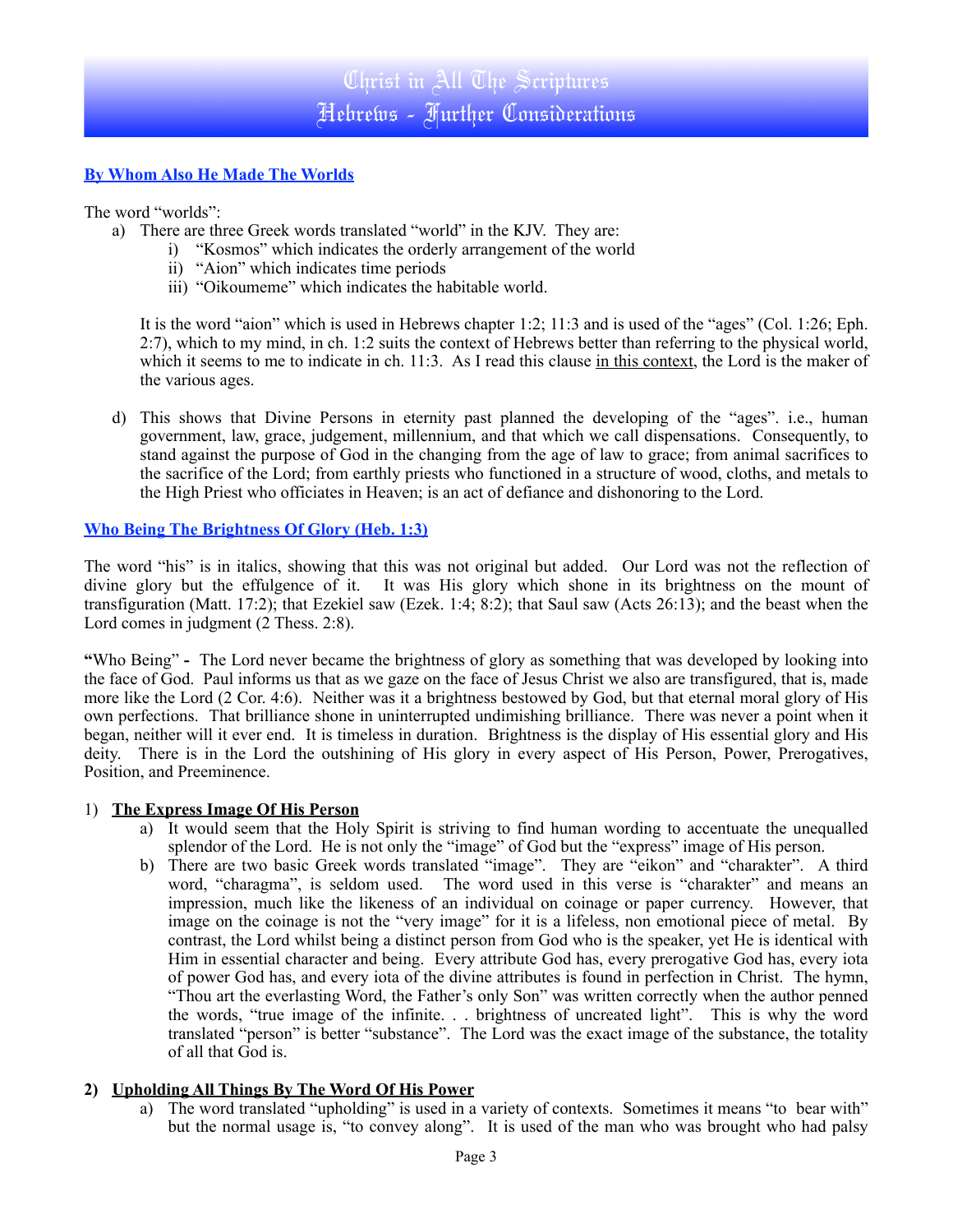(Mk. 2:3), he was borne along by those who carried him; the women bringing the spices (Lk. 24:1), they bore them, carried them to the tomb; the disciples bringing the fish they caught (Jn. 21:10). The Lord is conveying along (bearing) the ages or dispensations along to their cumulation. The ones to whom the epistle was written needed to understand that the message being preached was not a radical new teaching thought up in the corridors of great religions or intellectual learning, it was a work of the One who was, is, and ever will be the "exact image of God's essential being".

- b) Furthermore, it was not by the power of human eloquence people were understanding and adhering to the message of Christ. It was by His powerful voice things were changing. That to which He is bringing all things was the fulfilling of the purpose of God, to "gather together in one all things in Christ" (Eph. 1:10) in the millennium. That would be accomplished by working along several fronts:
	- i) His taking the book of the earth's government and justice
	- ii) The judgment on every manifestation of sinful man against God (Rev. chs. 6-19)
	- iii) His judgment on the leaders of wickedness on earth (2 Thess. 2:8; Rev. 19:17-21)
	- iv) His administration over all the earth (Zech. 14:9)
	- v) All being handed over to God that he may be all in all (1 Cor. 15:28)

#### **3) When He Had By Himself Purged Our Sins**

- a) Our first observation is that of contrast: he aways was the Son, he ever was the "Brightness of Glory, the express image of His substance. He has always been the Conveyer of the ages along but now we read of something He did one for all and is eternal in its effective. He made purification for sins, that is, He laid the necessary foundation for our sins to be purged, that is put away.
- b) This is a stupendous truth. The provision of purification for sins was a work He alone could do. No angel could do this work, no sacrifice of the old economy could cleanse from sins, thus angels could not help, animal sacrifices could not effect. The only One who could do this was He who was the Son.

## **4) Sat Down On The Right Hand Of The Majesty On High**

- a) I submit that the central emphasis is not that of a literal locality but His transcendent position to the highest heights of glory. He not only sat down but, while not mentioned here, He is ruling (Psa. 110:2).
- b) This is a truth repeated in the Scriptures with slightly different emphasis. I have listed some of them here for the individual to muse and ponder upon:
	- i) "Jesus saith unto him, Thou hast said: nevertheless I say unto you, Hereafter shall ye see the Son of man sitting on the right hand of power, and coming in the clouds of heaven" (Matt. 26:64)
	- ii) "And Jesus said, I am: and ye shall see the Son of man sitting on the right hand of power, and coming in the clouds of heaven" (Mk. 14:62)
	- iii) "Therefore being by the right hand of God exalted, and having received of the Father the promise of the Holy Ghost, he hath shed forth this, which ye now see and hear. For David is not ascended into the heavens: but he saith himself, The LORD said unto my Lord, Sit thou on my right hand" (Acts 2:33, 34)
	- iv) "But he, being full of the Holy Ghost, looked up steadfastly into heaven, and saw the glory of God, and Jesus standing on the right hand of God, And said, Behold, I see the heavens opened, and the Son of man standing on the right hand of God" (Acts 7:55, 56)
	- v) "Who is he that condemneth? It is Christ that died, yea rather, that is risen again, who is even at the right hand of God, who also maketh intercession for us" (Rom. 8:34)
	- vi) "Which he wrought in Christ, when he raised him from the dead, and set him at his own right hand in the heavenly places" (Eph. 1:20)
	- vii) "If ye then be risen with Christ, seek those things which are above, where Christ sitteth on the right hand of God" (Col. 3:1)